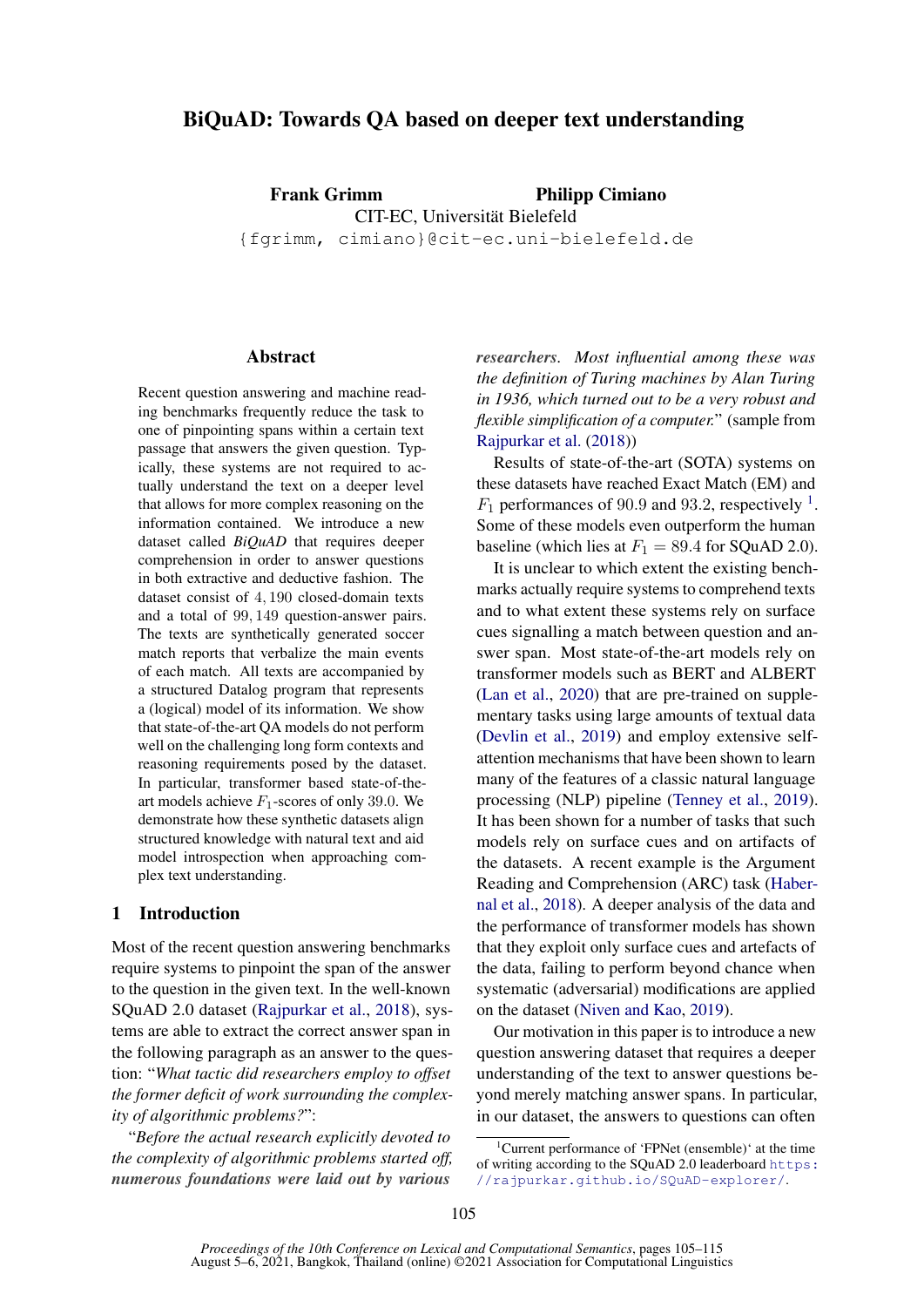not be found in the original text, but can be inferred on the basis of a deeper, structural, understanding. Examples are aggregation questions such as "*'How many goals did Marco Reus score in the first half of the match?'*" but also questions such as "*'Who won the game?'*", requiring a system to understand that a balanced score leads to a tie, making the question unanswerable. Since most models cannot keep track of all the goals and intermediate scores for the whole game this provides a significant challenge. The dataset we present is called *BiQuAD* and comprises of 99,149 question answer pairs on 4,190 documents, averaging 23 questions per document. The texts describe soccer matches that have actually taken place. The texts have been generated automatically on the basis of handcrafted templates from structured reports of soccer games. A model of each game is available in the form of a Datalog program representing the meaning of the text in terms of a model consisting of predicates relevant to the description of a soccer game. The questions are paraphrases of queries that can be answered over the model of the game. Similar to extensions from SQuAD 1.0 to 2.0 [\(Rajpurkar et al.,](#page-9-0) [2018\)](#page-9-0), a percentage of the generated questions in the dataset are deemed as *unanswerable*.

In this paper we present the dataset in more detail and describe its creation (section [3\)](#page-2-0). Further, we present the results of state-of-the-art QA systems on this task in section [4.](#page-6-0) We show the limits of current state-of-the-art QA in answering questions for which the answer is not in the text but requires deeper inference on the basis of the information given in the text. We show that, in spite of text being artificially generated using 335 relatively simple templates, thus being very regular, this task is not solvable by the current state-of-theart in question answering. Arguably, the current state-of-the-art focuses on extractive QA and was not designed for deeper understanding. We posit that results on our dataset show that extractive models in particular overfit on surface cues that do not require deeper text understanding. In particular, we show that while the state-of-the-art on Squad 2.0 for example yield results of EM and  $F_1$ -scores of 90.7 and 93.0, results of these models for our task range between 38.8 and 39.0 respectively.

# 2 Related Work

Datasets on machine reading and question answering tasks can be characterized by broad categories:

*a)* open vs. closed (specific) domain, and *b)* textcomprehension based (e.g. extractive or Clozestyle) vs. knowledge based QA. Table [1](#page-2-1) categorizes prominent datasets along these lines and provides an overview over the number of questions/ documents, how each dataset was collected (e.g. crowdsourcing / artificially generated) as well as the current state-of-the-art (SOTA) results. This list is necessarily non-exhaustive and we only showcase datasets that are either prominent examples of the space or noteworthy because of their relation to the work presented here.

Prominent datasets focusing on open-ended extractive QA include SQuAD 1.0 [\(Rajpurkar et al.,](#page-9-5) [2016\)](#page-9-5) and 2.0 [\(Rajpurkar et al.,](#page-9-0) [2018\)](#page-9-0), which have enjoyed wide popularity in the research community. Together with NewsQA [\(Trischler et al.,](#page-9-6) [2017\)](#page-9-6), these datasets represent the largest, crowd-sourced, extractive QA datasets available. Questions here are answered by correctly identifying a span in a context paragraph, with version 2.0 introducing a subclass of unanswerable questions. More recently, SQuAD versions in languages other than English have been developed [\(Croce et al.,](#page-8-1) [2018;](#page-8-1) [Mozannar](#page-9-7) [et al.,](#page-9-7) [2019;](#page-9-7) [d'Hoffschmidt et al.,](#page-8-2) [2020;](#page-8-2) [Carrino](#page-8-3) [et al.,](#page-8-3) [2020\)](#page-8-3). The TriviaQA [\(Joshi et al.,](#page-9-8) [2017\)](#page-9-8) dataset integrates the notion of external evidence (Wikipedia articles) for trivia and open domain question answering and broadens the task to information retrieval (IR) settings.

The RACE dataset [\(Lai et al.,](#page-9-9) [2017\)](#page-9-9) relies on a multiple choice setting and leverages data used for the assessment of reading comprehension by humans. It features simple reasoning challenges such as deducing relative values from mentions of absolute ones. Similarly, the Open Book QA [\(Mihaylov](#page-9-10) [et al.,](#page-9-10) [2018\)](#page-9-10) requires models to involve common sense knowledge to solve the task successfully.

There are different ways to frame the task of answering questions by machine reading, including sentence retrieval [\(Momtazi and Klakow,](#page-9-11) [2015\)](#page-9-11), multi-hop reasoning [\(Khot et al.,](#page-9-12) [2020\)](#page-9-12), and reasoning about multiple paragraphs or documents at the same time [\(Dua et al.,](#page-8-4) [2019;](#page-8-4) [Cao et al.,](#page-8-5) [2019\)](#page-8-5). Recent work has considered the development of reasoning-based QA systems [\(Weber et al.,](#page-10-0) [2019\)](#page-10-0) as well as the integration of external [\(Banerjee and](#page-8-6) [Baral,](#page-8-6) [2020\)](#page-8-6) and commonsense knowledge [\(Clark](#page-8-7) [et al.,](#page-8-7) [2020\)](#page-8-7) into the QA process.

Other machine reading based QA datasets focus on answering questions on the basis of struc-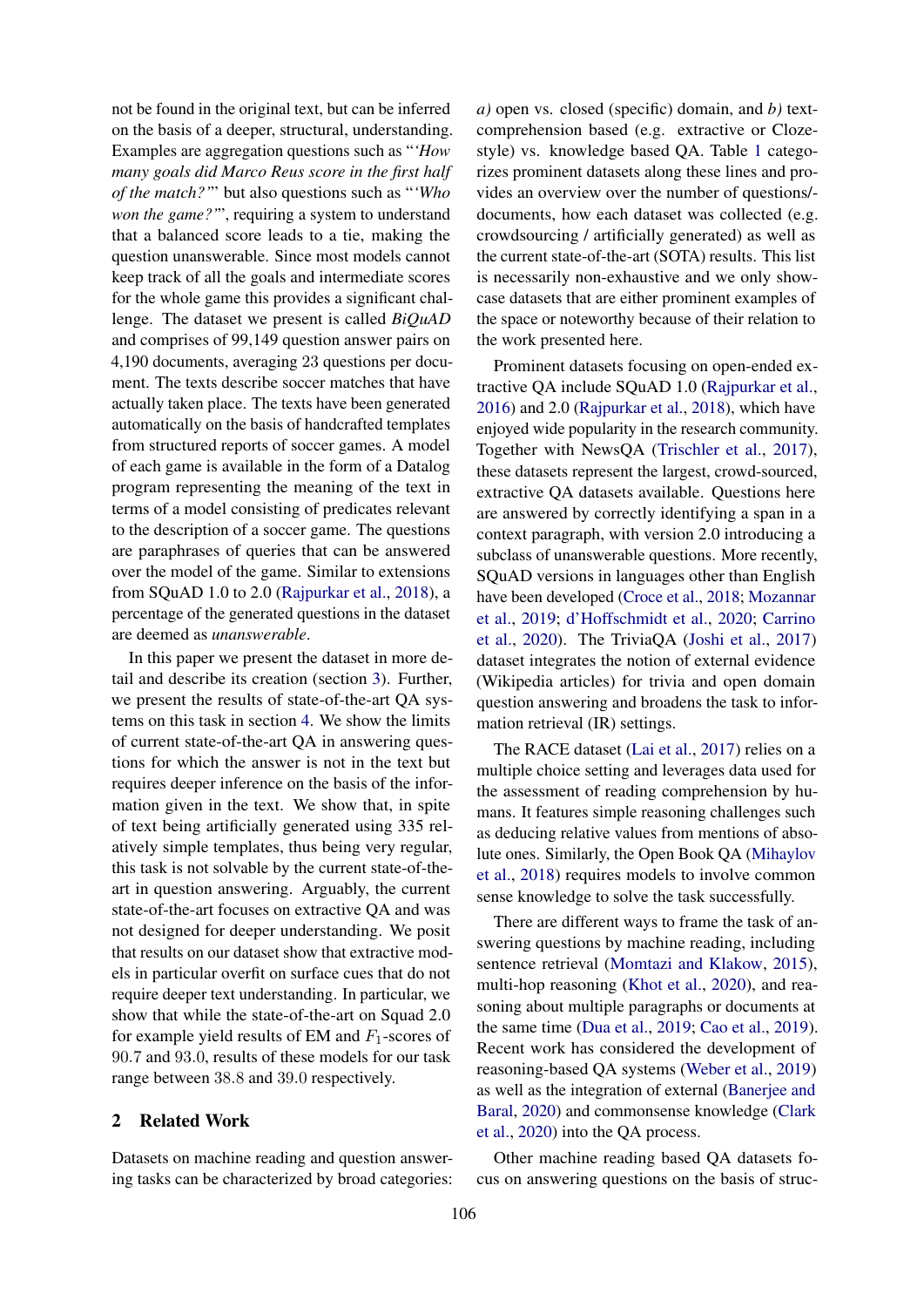<span id="page-2-1"></span>

| <b>Dataset</b> | <b>Domain</b> | <b>Task Type</b>     | Samples $\sim$ | <b>Acquisition Method</b>   | <b>SOTA</b>               |
|----------------|---------------|----------------------|----------------|-----------------------------|---------------------------|
| SQuAD 1.0, 2.0 | Open          | <b>Extractive OA</b> | 150,000        | Crowdsourcing               | EM 90.724<br>$F_1$ 93.011 |
| NewsOA         | Open          | <b>Extractive OA</b> | 120,000        | Crowdsourcing               | $F_1$ 73.6                |
| TriviaOA       | Open          | <b>Extractive QA</b> | 95,000         | Semi-Automatic              | $F_1$ 92.96<br>EM 90.38   |
| <b>RACE</b>    | Open          | Multiple Choice      | 100,000        | Domain Experts              | Accuracy 90.9             |
| Open Book QA   | Open          | Multiple Choice      | 6.000          | Crowdsourcing               | Accuracy 87.20            |
| LC-QuAD $2.0$  | Open          | Graph Retrieval      | 30,000         | Semi-Automatic              | thd.                      |
| WikiHop        | Open          | <b>Extractive OA</b> | 50,000         | Graph Traversal             | Accuracy 81.9             |
| MedHop         | Closed        | <b>Extractive OA</b> | 2,500          | Graph Traversal             | Accuracy 60.3             |
| <b>OASC</b>    | Open          | Multiple Choice      | 10,000         | Crowdsourcing               | Accuracy 90               |
| OALD-9         | Open          | Graph Retrieval      | $700 * 11$     | Manual Annotation           | Macro $F_1$ OALD 5.0      |
| SciQA          | Closed        | Document Retrieval   | 10,000         | <b>Automated Extraction</b> | MAP 24.36*                |
| <b>DROP</b>    | Both          | <b>Extractive OA</b> | 97000          | Crowdsourcing               | EM 90.10<br>$F_1$ 87.04   |

Table 1: Overview of related QA datasets. Exact match (EM),  $F_1$ , Accuracy, Mean Average Precision (MAP) scores according to their respective leaderboards at the time of writing. \*Best result on BioASQ 6b test batch 3 [\(Nentidis et al.,](#page-9-13) [2018\)](#page-9-13).

tured knowledge graphs. A prominent example is the series of Question Answering over Linked Data (QALD) evaluation campaigns [\(Usbeck et al.,](#page-10-1) [2018\)](#page-10-1), now in its 9th edition and going back to 2011. Solving the QALD tasks requires mapping natural language questions in multiple languages into a corresponding SPARQL query [\(Cimiano](#page-8-8) [et al.,](#page-8-8) [2013\)](#page-8-8). While QALD provided only hundreds of training samples, recent datasets such as LC-QuAD 2.0 [\(Trivedi et al.,](#page-10-2) [2017;](#page-10-2) [Dubey et al.,](#page-8-9) [2019\)](#page-8-9) rely on automatic generation and human postprocessing to generate sufficient sample counts required for modern deep learning architectures. A similar approach is taken by QASC [\(Khot et al.,](#page-9-12) [2020\)](#page-9-12) or WikiHop and MedHop [\(Welbl et al.,](#page-10-3) [2018\)](#page-10-3) that are aimed at multi hop inference across multiple documents, finding answers directly from the KG without the need to generate a query.

Most closed domain datasets are smaller than their open domain counterparts since annotation usually requires experts that are inherently harder to source. Datasets such as the biomedical question answering corpus BiQA [\(Lamurias et al.,](#page-9-14) [2020\)](#page-9-14) make use of user generated content from other sources instead.

The recent DROP dataset [\(Dua et al.,](#page-8-4) [2019\)](#page-8-4) focuses on complex reasoning tasks in form of both, open and closed domain, questions. The task combines the challenge of extractive QA with testing a models ability to perform limited numerical reasoning, e.g. by having to calculate date differences. At the time of this writing, graph-based models presented in [\(Chen et al.,](#page-8-10) [2020\)](#page-8-10) rank at the top of the DROP leaderboard with  $F_1$  of 90.1, and  $EM$ 

# of 87.0. [2](#page-2-2)

Similar to DROP, we aim to bridge gaps required for deeper text understanding while simultaneously providing sample annotations that allow for proper model introspection. The synthetic nature of generated texts in *BiQuAD* provides an extensible way to test model capabilities for reasoning about various sub-categories. We provide long form text passages alongside structured representations, in the form of Datalog rules, as a way to either explicitly combine structured and unstructured information or a further way for model introspection by aligning neural model representations with their graphical and discrete counterparts.

## <span id="page-2-0"></span>3 Methods

This section outlines the methodology used to generate the dataset and in what way the state-of-theart transformer architectures can provide a first baseline for the *BiQuAD* dataset.

#### 3.1 Dataset Generation

The *BiQuAD* dataset consists of two different views on each match: a *Datalog* program representing a model of each text in terms of the main events in the match, as well as an artificially generated *match report* in natural language. Each of these match reports is accompanied by a set of, on average, 23 question/answer pairs generated in a similar fashion.The dataset is made available as fixed 60- 20-20 training/development/test splits.

The Datalog programs and natural language match reports are extracted and generated on the basis of structured match reports available as part of

<span id="page-2-2"></span><sup>2</sup>[https://leaderboard.allenai.org/drop/](https://leaderboard.allenai.org/drop/submissions/public) [submissions/public](https://leaderboard.allenai.org/drop/submissions/public)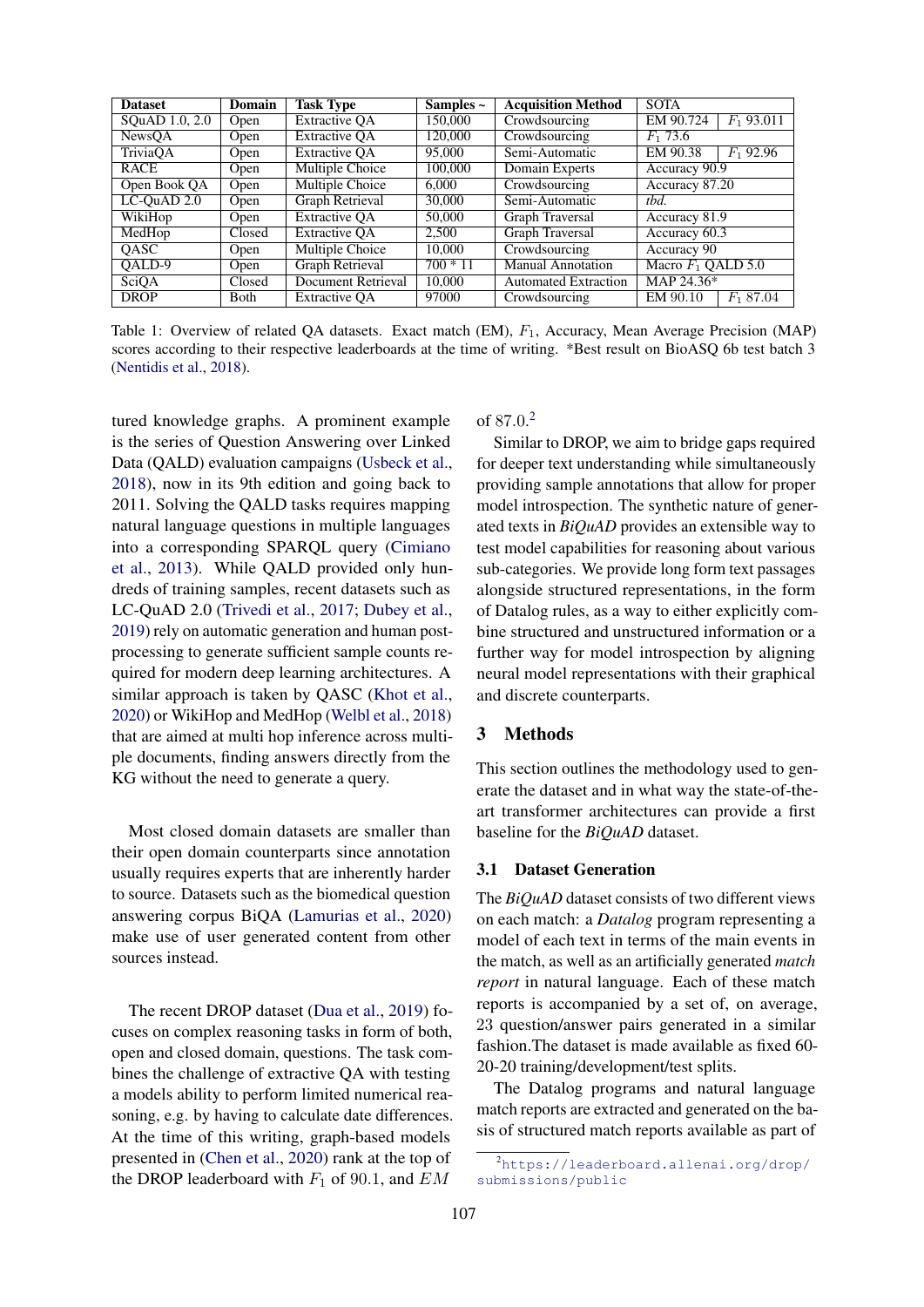the "European Soccer Database" (ESDB),<sup>[3](#page-3-0)</sup> which aggregates real minute-by-minute data on 14,196 historic soccer matches between 2008 and 2016 from various sources. It is licensed under the permissive Open Database License (ODbL) v1.0. We extract data following a scheme of match objects and associated events from the database, an overview of which is available in Fig. [1.](#page-4-0)

The structure presents a complete model of the facts contained in the database and subsequently all texts generated using its information. It contains information about the following eight types of events for each match: cross (medium- / long-range pass), foul, shot on target (goal shot attempts), shot off target (shots not reaching the goal or hitting the frame), card (yellow or red), goal, possession (special event reporting the minutes each team is in ball possession). The available details for each event vary from sub-types, e.g. indicating the type of card, the reason on why it was given, to the individual players involved in a foul or cross pass. These details are used to create a natural sounding output sentence from each event. The Datalog programs capture all these events in addition to the final result via logical predicates and provide thus the basis for structured querying, supporting aggregation questions.

The transformation of the data to Datalog programs relies on a number of rules that extract data from the ESDB and transforms it into Datalog clauses. The full set of rules, as well as a comprehensive overview, is available for download alongside the QA dataset itself. Applied to a full object hierarchy of a match and all its events in the ESDB this generates a set of Datalog programs and documents of various sizes. While some matches only describe major events, like goals or cards, the majority averages more than one event per minute.

The following example represents information on the overall outcome of a certain match in both Datalog (shown here in a standard variant) and text: EXAMPLE 1.

```
match(M47).
match_league(M47, "Bundesliga").
match_hometeam(M47,"Borussia Dortmund").
match_awayteam(M47, "Bayern München").
match_score(M47, "2:1").
match_hometeam_goals(M47, "2").
match_awayteam_goals(M47, "1").
The Bundesliga match ended with the
```
home team Borussia Dortmund beating Bayern München 2 to 1.

Text Generation: The natural language match report is generated via a set of templates defined for the different types of events. An additional set of templates describes the overall match in various degrees of detail. Similar to the above Datalog transformation, we represent transformations into text as natural language with dynamic placeholders:

EXAMPLE 2.

```
The {@data.league} game of
{@data.hometeam} versus {@data.awayteam}
ended {@data.score}.
```
For text generation we defined a total of 335 rules, with least 5 different rules for each relevant event, so that some language variation is introduced. Filter functions are used to postprocess the names of players by removing parts of the full name to check the ability of systems to detect and resolve co-references. Some rules also introduce explicit co-reference markers, allowing generated systems to replace a player's name that occurs in multiple subsequent events.

EXAMPLE 3.

The {@data.league} match ended with the home team {@data.hometeam} beating {@data.awayteam} {@data.home\_goals} to {@data.away\_goals}.

**Question Templates**  $(QT_{category})$  are used to generate (question, answer) pairs on the original Datalog program. They are used to construct a Datalog query that answers the question given structured knowledge, as well as their textual representation. The answer is then retrieved by executing the constructed query and, where possible, annotated in text form. The templates, outlined below, have each been designed to address a specific challenge for the QA task. Similar to how most SQuAD evaluations report performance on answerable and

<span id="page-3-0"></span><sup>3</sup>[https://www.kaggle.com/hugomathien/](https://www.kaggle.com/hugomathien/soccer) [soccer](https://www.kaggle.com/hugomathien/soccer)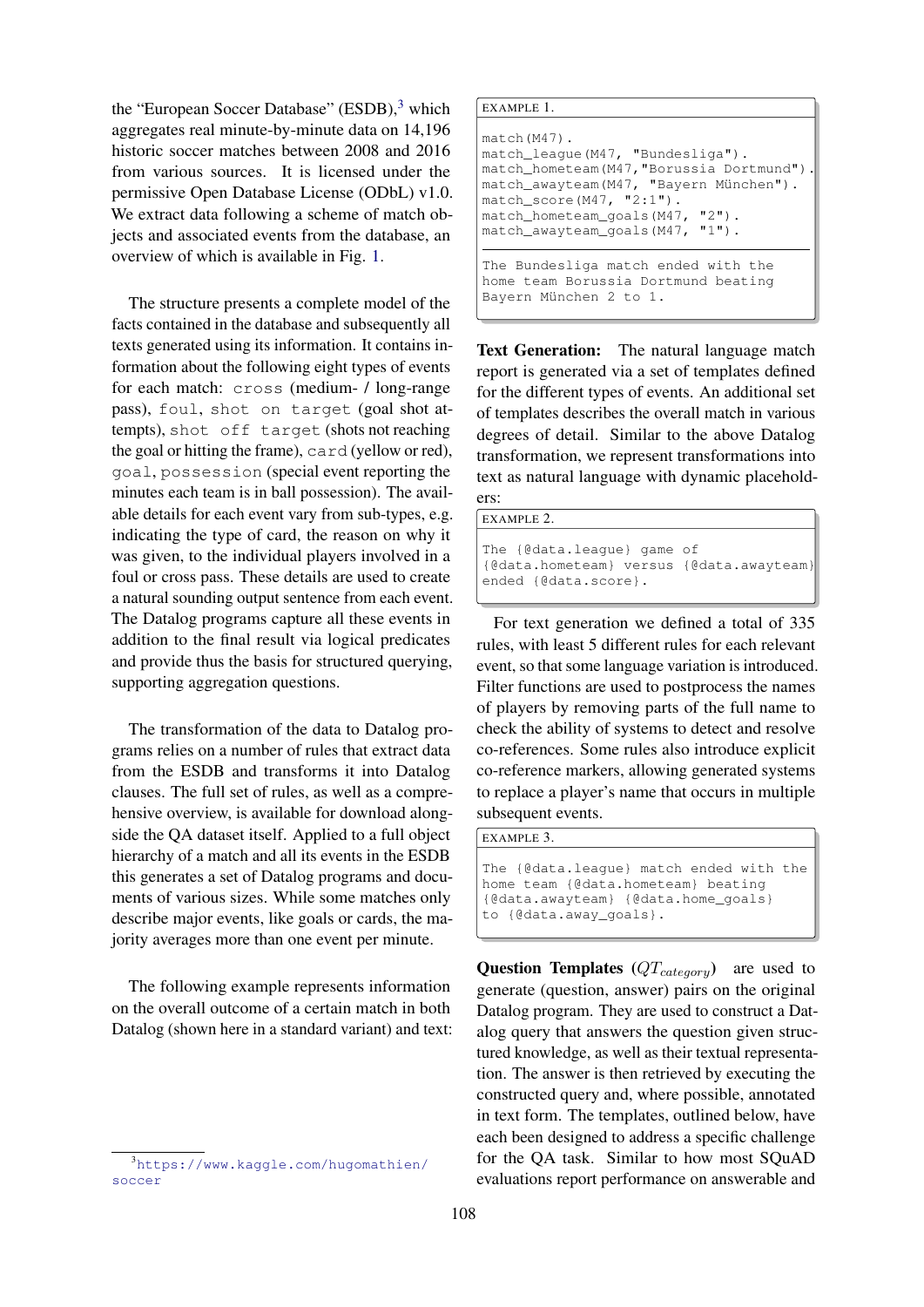<span id="page-4-0"></span>

Figure 1: ESDB object model overview.

unanswerable questions separately, this allows researchers to evaluate their models along detailed axes and pinpoint potential for improvements. The dataset features the following nine types of questions:

- $QT_{Simple \text{ Facts}}$  This template takes a fact from the Datalog program and randomly removes an entity, this generates cloze style questions answerable using a single sentence in the textual representation, e.g. "*Who won the game?*".
- $QT_{Multiple\ Facts}$  Questions that relate to multiple entities, akin to the extraction of relations with two arguments, such as "*Who did :event/player1 tackle?*".
- $QT$  *Paraphrased Facts* This is an extension of  $QT_{Simple Facts}$  that generates similar questions but is mapped to different text templates that change and omit entity labels (e.g. omitting the first name of a player or omitting a subsequent use of team names). These templates require models to learn inexact matching of labels to entities in the underlying knowledge base and introduce simple patterns of co-reference resolution.
- QTAggregation (*min/max/count*): Events such as goals, cards, and fouls are discrete entries in the Datalog program. While some resulting questions might be available in text, e.g. "*How many goals did Team A score?*", some require further deduction via counting ("How many goals did Marco Reus score?"). This also includes comparisons between multiple entities, e.g. "Did :player1 score more goals than :player2?".
- $QT_{Unanswerable}$  Aligned with [Rajpurkar et al.](#page-9-0)

[\(2018\)](#page-9-0), this template introduces an adversarial element to the dataset by generating questions that look valid but are in fact not answerable by the data. These questions are generated by randomly sampling another document and ensuring the resulting Datalog query does not yield a result for the current match. This leads to realistic questions that might even overlap in entities (e.g. player names) but make no sense in the context of the current document.

- $QT$ <sub>Temporal</sub> This template generates questions relating to the temporal order of match events; it generates questions such as "*Who scored the first goal of the match?*" or "*Who scored the last goal in the first half of the match?*".
- $QT_{Aq\text{ggregation Temporal}}$  This template combines  $QT_{Multiple\ Facts}$  and  $QT_{Temporal}$  by asking questions such as "How many goals did Team A score in the second half of the match?" or "Did Team A score more goals in the first half of the match?" (comparison).

All templates contain placeholders such as :event/player1 that are dynamically resolved via the knowledge in the Datalog program for each match and can refer to individual properties or entity names. Question templates may provide preconditions or constraints that have to be true in order for the question to be generated on any given match. This ensures that questions are answerable and compatible with the given match data.

A question about one player tackling another for example would generate the following Datalog query and text: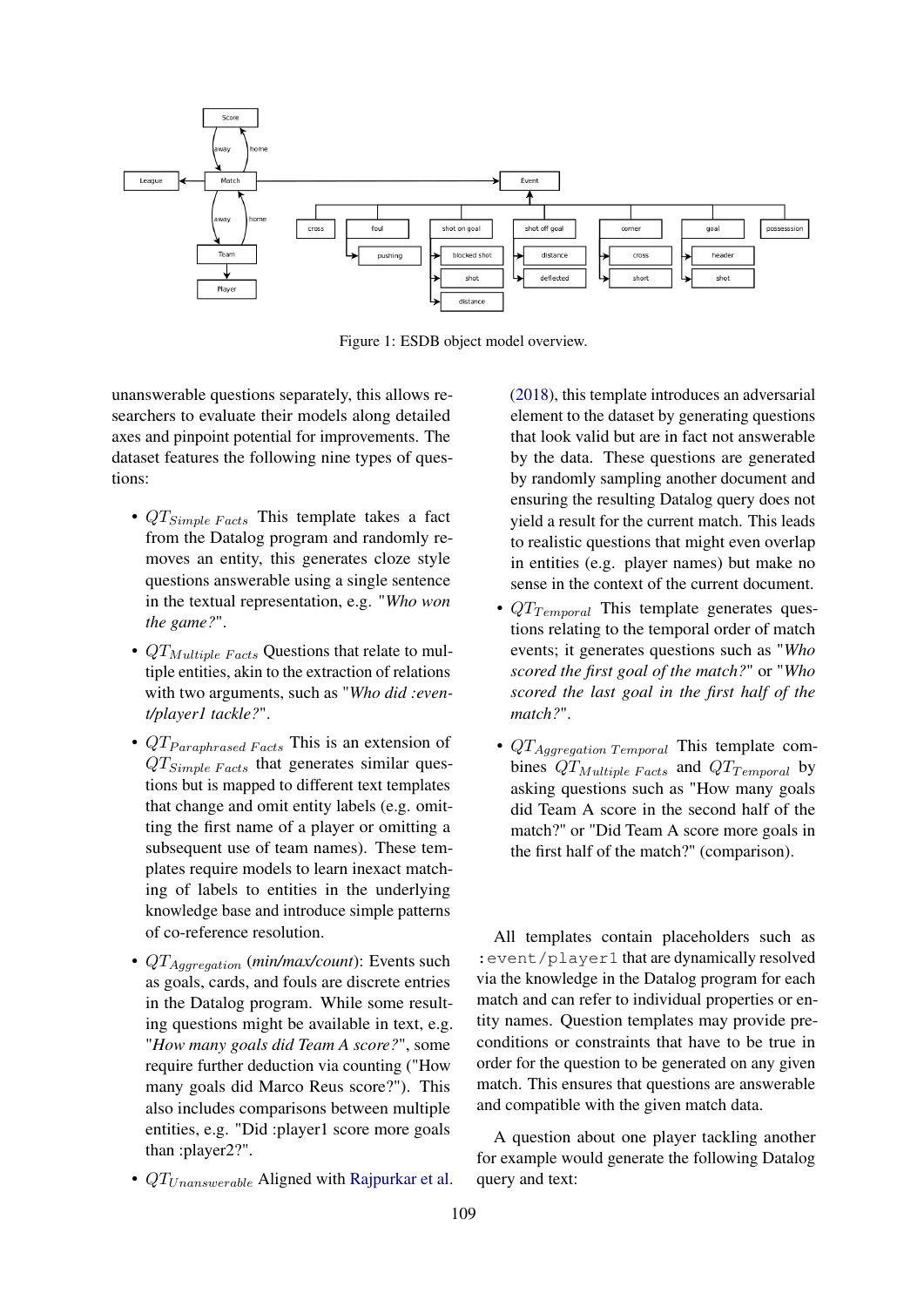```
EXAMPLE 4.
Q(m, pl) :- event_match(e, m),
   event_player1(e, p1),
   event_player2(e, p2),
   event_type(e, "foulcommit"),
   event_subtype(e, "pull").
Who pulled {@data.player2|namefilter}?
```
The templates in category  $QT_{Unanswerable}$  are generated in a second pass over the dataset, for each four answerable questions an unanswerable one is sampled randomly from another document in the corpus. The answer for the sampled question is dropped and the accompanying datalog query is used to validate that no answer exists for the question w.r.t. the current document. This reliably transforms templates that generate sensible and answerable questions into unanswerable ones.

Template annotations include a number of answer types (e.g. *text* or *numeric*) that are used to annotate the location of the answer within the context document. The datalog query of the question is automatically rewritten to obtain a sensible location within the text to annotate an answer. In the case of textual answers, the closest matches are annotated since the exact location might not contain the answer itself due to co-reference. For numerical answers we employ two strategies: *a)* temporal questions looking for the minute a particular event occurred are annotated at the appropriate marker and *b*) generic numeric answers are generated at the end of the document (ensuring that at least five multiple choices are presented, padded with random numbers if necessary).

All questions consist of four elements:

- Question in natural language.
- Datalog query corresponding to the question.
- Answer retrieved from the knowledge base.
- Metadata, such as the answer type (text, numeric) and question template category.

In Figure [2](#page-5-0) we give an example excerpt from an automatically generated report for a single match. One of the questions w.r.t. this match in the dataset is the following:

- NL Question: How many goals did Fulham score in the first halftime?
- Datalog Query (excerpt):

```
Q(m, \text{ team}) :- event_match(e, m),
    event_type(e, "goal"),
```
<span id="page-5-0"></span>The England Premier League match between Fulham and Norwich City ended 5:0

- 2: Foul in minute 2: Handball by Johnson
- 4: Anthony Pilkington takes the ball. 5: Sascha Riether pulls against Pilkingtons shirt.
- 6: Snodgrass takes the ball.
- 
- [...]<br>25: Dangerous play foul by Grant Holt on Mahamadou Diarra in minute 25.<br>26: Goal by Duff for Fulham.
- 26: Goal by Duff for Fulham 29: Tierney shoots off.
- 30: In minute 30 John Arne Riise attempts a cross
- 30: Incident between Fulham player Hangeland and Grant Holt results in penalty.<br>32: Dembele fouls Holt in minute 32 by obstructing.
- 
- $L_{1}$ 87: Steve Sidwell scores for Fulham.
- 
- 89: Opponent player is tackled from behind by Mahamadou Diarra.<br>89: Opponent player is tackled from behind by Mahamadou Diarra.<br>92: Penalty against Brede Hangeland in minute 92 after incident with Morison.

Figure 2: Example match report excerpt between Fulham and Norwich City in 2012.

event\_team(e, team), event\_minute(e) <= 45. A :- sum(Q(m, "home")). • Answer: *3 (three)*

After generation, we generate fixed splits by shuffling all match report documents and dividing them into sets of train (60%), development (20%), and test (20%). The dataset, as well as an evaluation script and resources for generating it, are made available online. In order to provide a comparable baseline to existing state-of-the-art models the subset of QA pairs suitable for extractive QA is exported into a SQuAD-compatible data format.

#### 3.2 Model

In order to provide first reference results for the *Bi-QuAD* dataset, we evaluate state-of-the-art vanilla transformer architectures on the task, in particular ALBERT [\(Lan et al.,](#page-9-1) [2020\)](#page-9-1). Based on hardware constraints and hyperparameter optimization using fine-tuned *base* models, all trainings ran for two epochs, with a learning rate of 3e−5 and a batch size of 8. The model itself uses a standard AL-BERT architecture for question answering tasks following [\(Lan et al.,](#page-9-1) [2020;](#page-9-1) [Rajpurkar et al.,](#page-9-0) [2018\)](#page-9-0). The tasks were executed in a Linux cluster environment on GTX1080 Ti GPUs (CUDA10). A single additional hidden layer stores answer span logits (start and end of a span) and treats the first token ([CLS]) as an indicator for unanswerable questions. Optimization is performed through Adam (with  $epsilon = 1e-8$ ).

Input Sequences in both models are constrained by the maximum sequence length they can process. Similar to the size of the parameter space, the specific maximum values (512 tokens for both models used here) depends on the maximum sequence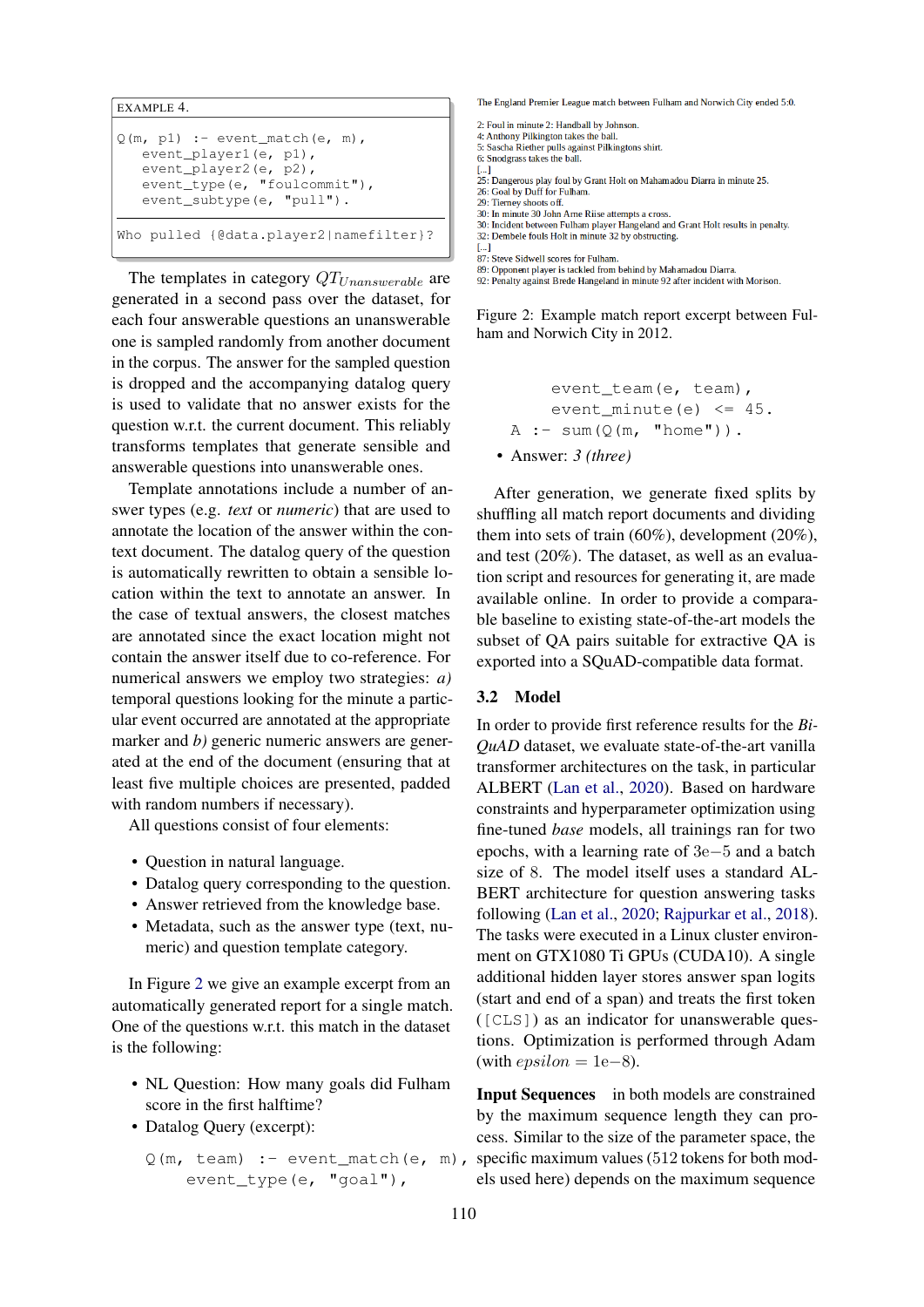length used during pre-training. We leverage the ability of the HuggingFace implementation [\(Wolf](#page-10-4) [et al.,](#page-10-4) [2019\)](#page-10-4) to specify a *document stride*. This effectively extracts features in a sliding window approach over the full document and determines the answer by observing the maximal logit over all windows.

# 3.3 Evaluation

The evaluation of each model is performed in two major settings: *a)* single question-answering and *b)* document level question-answering. While the former aims to maintain compatibility with SQuADlike datasets and optimizes on the overall ability of a model to extract individual answers from the textual description of a soccer match, the latter is designed to assess the overall ability of the model to cover lots of different questions on a particular complex text document.

Single Question Answering pairs are evaluated in accordance with the SQuAD paradigm of exact matches (EM) and  $F_1$  scores [\(Rajpurkar et al.,](#page-9-0) [2018\)](#page-9-0):

- Exact Match (EM): Percentage of predictions completely matching the ground truth answer.
- $F_1$ : Macro-averaged  $F_1$  score. Here each answer and ground truth pair is treated as a bag-of-words to determine an inexact overlap and evaluate in a less strict manner. The calculation of individual  $F_1$  scores follows the classical definition of  $F_1 = 2 \frac{Precision * Recall}{Precision + Recall}$ [\(van Rijsbergen,](#page-9-15) [1979\)](#page-9-15). Unlike SQuAD our datasets only present a singular ground truth per question so it is unnecessary to search for a maximal  $F_1$  score here.

For the purpose of error analysis, in this article we report these results on a per-category level, as well as distinguished by answerable and unanswerable questions. This not only showcases where a particular model might have problems with the dataset it is trained on, it also is of immense help when debugging errors and guiding decisions of where a model might require more training data.

Transfer Learning from open domain question answering datasets such as SQuAD 2.0 is used to assess how well the language structure itself can be used for extractive QA in the unseen data of our dataset. For this we evaluate the aforementioned

experimental setup after training on the SQuAD 2.0 training split and evaluating on the test split of *BiQuAD* .

All results are reported on the development split, the test split is withheld from public release for use in an evaluation webservice. In the open source release of the *BiQuAD* dataset, evaluation scripts are provided in order to keep these evaluations con-sistent.<sup>[4](#page-6-1)</sup> To aid in reproducibility, the MIT-licensed open source release also contains the scripts required to generate samples.

# <span id="page-6-0"></span>4 Results

This section provides an overview of the dataset and provides first results on the dataset by providing baselines relying on state-of-the-art transformer models.

## 4.1 Dataset

The dataset comprises 4,190 documents with play by play soccer matches and 99,149 questions ( $\sim$  23 per document) and is thus of similar size as comparable datasets. Each textual representation of a match contains an average of 82 sentences (759 words). The template based text generation yielded long form documents of rather factual and sober match descriptions. While syntactic and vocabulary variability is clearly limited due to this rulebased approach, co-reference and detailed event descriptions make texts non-trivial to reason about.

Albeit not being leveraged in the baseline models presented herein, the parallel construction of textual and structured descriptions enables the adoption of *BiQuAD* for use in further downstream tasks, such as relation extraction or knowledge base completion.

The dataset splits follow a 60-20-20 scheme, it contains a *training* split with 2,514 documents (58,807 QA pairs) and *Development and Test* splits with 838 documents (19,870 QA pairs) each.

#### 4.2 Model Results

The following results outline the performance of SOTA models, as described in section [3,](#page-2-0) for question answering on the *BiQuAD* dataset.

Single Question Answering is evaluated on individual question answer pairs in the development dataset, table [2](#page-7-0) shows the overall results. Individual question templates, and subsets such as answerable

<span id="page-6-1"></span><sup>4</sup><https://github.com/ag-sc/BiQuAD>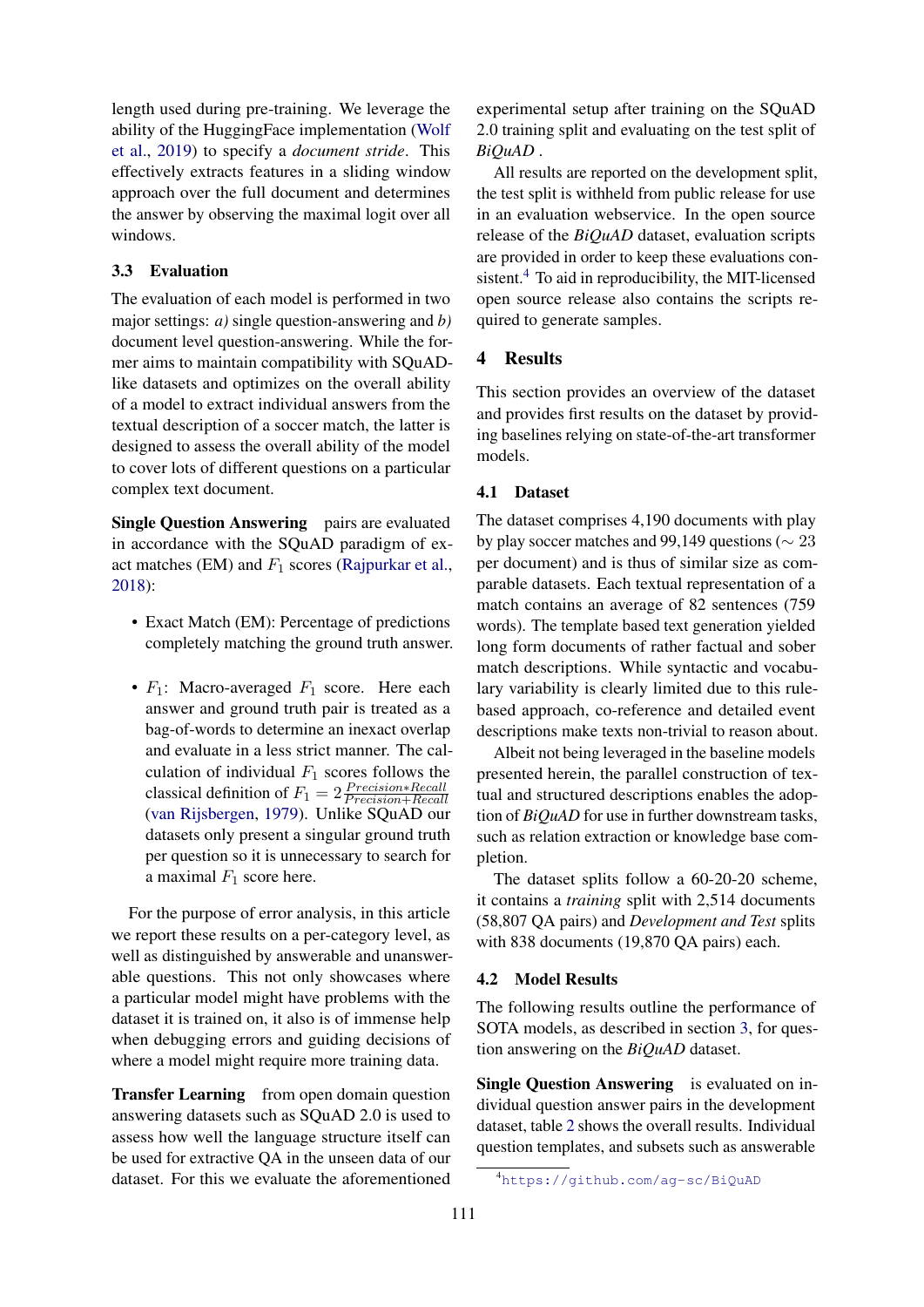$QT_{Answerable}$  and unanswerable  $QT_{Unanswerable}$ questions. The latter distinction is important because both models regarded in this study explicitly model if a question is answerable in their architecture and are thus typically well equipped to make this decision.

<span id="page-7-0"></span>

| <b>Question Templates</b>   | EM   | $F_1$ |
|-----------------------------|------|-------|
| All                         | 38.8 | 39.0  |
| Answerable                  | 25.4 | 25.8  |
| Unanswerable                | 86.6 | 86.6  |
| Simple Facts                | 25.0 | 21.6  |
| Multiple Facts              | 29.7 | 30.1  |
| Temporal                    | 16.4 | 16.4  |
| Aggregation                 | 33.8 | 64.1  |
| <i>Aggregation Temporal</i> | 0.0  | 66.3  |

Table 2: Results for single QA setting, reported results on the public development split.

On the question of answerability, the models perform reasonably well. The fact that it does not achieve perfect scores here indicates that they are not able to exploit simple surface queues to make this decision and validates the approach to generate these samples as described in section [3.](#page-2-0) Other template categories indicate that the model cannot yet cope with more involved categories, such as the temporal reasoning category.

**Transfer Learning** results, presented in table [3,](#page-7-1) evaluate the QA pairs in the development set of *BiQuAD* on a model trained with the training data from SQuAD 2.0. The results show a strong ability to determine the answerability of questions but break down in other categories. This capability indicates that questions generated as unanswerable might often contain easily spotted and exploited surface clues, such as player names, that do not occur in the document in question.

The results presented here show that modern deep learning models such as ALBERT perform similarly well on the proposed dataset. While SQuAD-like datasets are commonly limited to the evaluation of subsets such as  $QT_{Answerable}$  and QTUnanswerable, the template based nature of *Bi-QuAD* allows for even further inspection.

### 5 Conclusion

We have introduced a challenging new QA dataset that emphasizes document-level text understanding. While most of the existing benchmark datasets

<span id="page-7-1"></span>

| <b>Question Templates</b>   | EM   | $F_1$ |
|-----------------------------|------|-------|
| All                         | 24.4 | 25.9  |
| Answerable                  | 3.7  | 5.7   |
| Unanswerable                | 99.0 | 99.0  |
| Simple Facts                | 6.5  | 6.8   |
| Multiple Facts              | 16.9 | 24.1  |
| Temporal                    | 0.0  | 0.0   |
| Aggregation                 | 0.0  | 2.5   |
| <i>Aggregation Temporal</i> | 0.0  | 0.9   |

Table 3: Results for the transfer learning QA setting, reported results on the public development split.

require systems to extract answer spans from text or to select an answer given multiple choices, we have attempted to provide a dataset that requires answering questions beyond the content explicitly mentioned in the text, requiring inference and aggregation on top of the information given in the text. Our methodology builds on a structured database of soccer matches. From this database, it generates natural language reports of games relying on a set of handcrafted templates in addition to a Datalog logical representation of a text. For each document, 23 Datalog queries are generated and transformed into NL relying on a further set of handcrafted templates. The artificial nature of the dataset allows for clear cut error analysis and can guide the implementation of, especially closed domain, QA systems. Downsides introduced by synthetic generation include an unnaturally factual text style and the fact that relatively simple heuristics might be able to generate the correct answer for some of the question templates. These heuristics could potentially even target the soccer domain itself, as is common with many subtasks in closed domain corpora. We aim to alleviate these concerns in future work by extending *a)* the tooling around model introspection and *b)* coverage of further domains. These steps should further improve the way reasoning tasks are reflected in the dataset and establish *BiQuAD* , or the approach of synthetic corpora, as a modeling tool to be used alongside other corpora of natural texts in comparable or open domain settings.

We have provided baseline systems and show that existing state-of-the-art systems yield very low results on the dataset, with exact match and  $F_1$ scores of 38.8 and 39.0, respectively. Results of  $EM = 24.4, F_1 = 25.9$  in a transfer learning setup further strengthen the assumption that these models cannot sufficiently answer the type of rea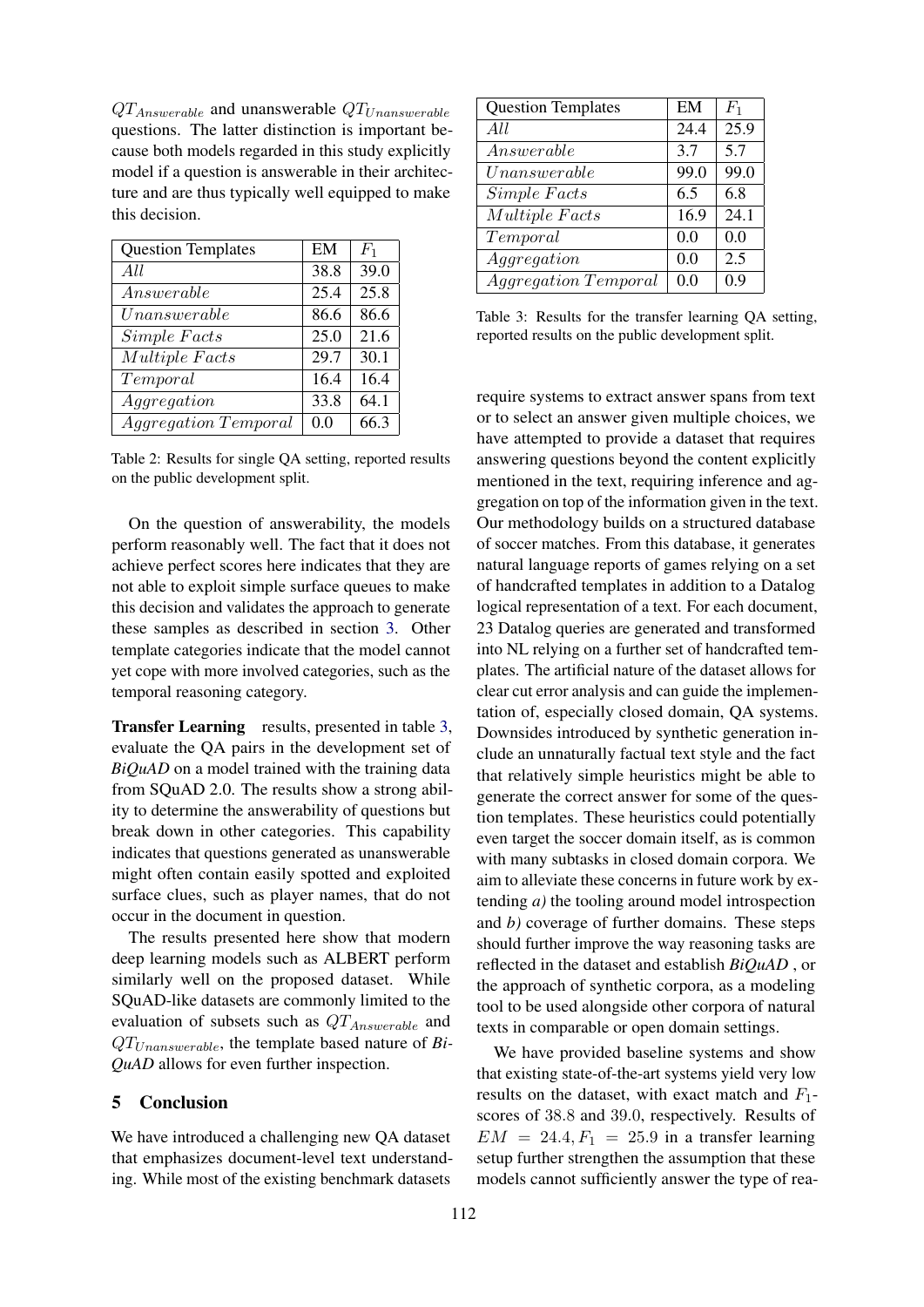soning tasks imposed by the dataset. While state-ofthe-art systems perform well on standard extractive questions  $(QT_{Multiple \text{ Facts}, Aggregation})$ , we show that on questions requiring inference and temporal reasoning, the baseline systems perform at  $F_1$ below 20 even when encoding answers in a way compatible with extractive systems.

On the basis of these results and experience with other datasets, we can see that explicit modelling is required for various complex reasoning tasks. Many recent state-of-the-art models on QA achieve this complexity only in limited scopes, such as pure numeric reasoning, not deeper general text understanding. The parallel construction of structured Datalog knowledge about a closed world model may be used to *a)* develop models that combine textual information with external semantic knowledge or *b)* decode how a model performs reasoning tasks by linking text and structural knowledge when inspecting individual components such as attention layers. *BiQuAD* allows to model and inspect reasoning on specific categories without necessarily overfitting on any particular subtask. Our dataset is freely available and, in combination with other datasets of non-synthetic nature, will hopefully contribute to push the state of the art in machine reading further.

Acknowledgments We would like to thank the anonymous reviewers for their valuable feedback.

### References

- <span id="page-8-6"></span>Pratyay Banerjee and Chitta Baral. 2020. [Self](https://doi.org/10.18653/v1/2020.emnlp-main.11)[supervised knowledge triplet learning for zero-shot](https://doi.org/10.18653/v1/2020.emnlp-main.11) [question answering.](https://doi.org/10.18653/v1/2020.emnlp-main.11) In *Proceedings of the 2020 Conference on Empirical Methods in Natural Language Processing (EMNLP)*, pages 151–162, Online. Association for Computational Linguistics.
- <span id="page-8-5"></span>Nicola De Cao, Wilker Aziz, and Ivan Titov. 2019. [Question answering by reasoning across documents](https://doi.org/10.18653/v1/n19-1240) [with graph convolutional networks.](https://doi.org/10.18653/v1/n19-1240) In *Proceedings of the 2019 Conference of the North American Chapter of the Association for Computational Linguistics: Human Language Technologies, NAACL-HLT 2019, Minneapolis, MN, USA, June 2-7, 2019, Volume 1 (Long and Short Papers)*, pages 2306–2317. Association for Computational Linguistics.
- <span id="page-8-3"></span>Casimiro Pio Carrino, Marta R. Costa-jussà, and José A. R. Fonollosa. 2020. [Automatic spanish trans](https://www.aclweb.org/anthology/2020.lrec-1.677/)[lation of squad dataset for multi-lingual question](https://www.aclweb.org/anthology/2020.lrec-1.677/) [answering.](https://www.aclweb.org/anthology/2020.lrec-1.677/) In *Proceedings of The 12th Language Resources and Evaluation Conference, LREC 2020, Marseille, France, May 11-16, 2020*, pages 5515– 5523. European Language Resources Association.
- <span id="page-8-10"></span>Kunlong Chen, Weidi Xu, Xingyi Cheng, Zou Xiaochuan, Yuyu Zhang, Le Song, Taifeng Wang, Yuan Qi, and Wei Chu. 2020. [Question directed](https://doi.org/10.18653/v1/2020.emnlp-main.549) [graph attention network for numerical reasoning](https://doi.org/10.18653/v1/2020.emnlp-main.549) [over text.](https://doi.org/10.18653/v1/2020.emnlp-main.549) In *Proceedings of the 2020 Conference on Empirical Methods in Natural Language Processing (EMNLP)*, pages 6759–6768, Online. Association for Computational Linguistics.
- <span id="page-8-8"></span>Philipp Cimiano, Vanessa López, Christina Unger, Elena Cabrio, Axel-Cyrille Ngonga Ngomo, and Sebastian Walter. 2013. [Multilingual question answer](https://doi.org/10.1007/978-3-642-40802-1_30)[ing over linked data \(QALD-3\): lab overview.](https://doi.org/10.1007/978-3-642-40802-1_30) In *Information Access Evaluation. Multilinguality, Multimodality, and Visualization - 4th International Conference of the CLEF Initiative, CLEF 2013, Valencia, Spain, September 23-26, 2013. Proceedings*, pages 321–332.
- <span id="page-8-7"></span>Peter Clark, Oyvind Tafjord, and Kyle Richardson. 2020. [Transformers as soft reasoners over language.](https://doi.org/10.24963/ijcai.2020/537) In *Proceedings of the Twenty-Ninth International Joint Conference on Artificial Intelligence, IJCAI 2020*, pages 3882–3890. ijcai.org.
- <span id="page-8-1"></span>Danilo Croce, Alexandra Zelenanska, and Roberto Basili. 2018. Neural learning for question answering in italian. In *AI\*IA 2018 – Advances in Artificial Intelligence*, pages 389–402, Cham. Springer International Publishing.
- <span id="page-8-0"></span>Jacob Devlin, Ming-Wei Chang, Kenton Lee, and Kristina Toutanova. 2019. [BERT: pre-training of](https://doi.org/10.18653/v1/n19-1423) [deep bidirectional transformers for language under](https://doi.org/10.18653/v1/n19-1423)[standing.](https://doi.org/10.18653/v1/n19-1423) In *Proceedings of the 2019 Conference of the North American Chapter of the Association for Computational Linguistics: Human Language Technologies, NAACL-HLT 2019, Minneapolis, MN, USA, June 2-7, 2019, Volume 1 (Long and Short Papers)*, pages 4171–4186. Association for Computational Linguistics.
- <span id="page-8-2"></span>Martin d'Hoffschmidt, Wacim Belblidia, Quentin Hein-rich, Tom Brendlé, and Maxime Vidal. 2020. [Fquad:](https://doi.org/10.18653/v1/2020.findings-emnlp.107) [French question answering dataset.](https://doi.org/10.18653/v1/2020.findings-emnlp.107) In *Proceedings of the 2020 Conference on Empirical Methods in Natural Language Processing: Findings, EMNLP 2020, Online Event, 16-20 November 2020*, pages 1193–1208. Association for Computational Linguistics.
- <span id="page-8-4"></span>Dheeru Dua, Yizhong Wang, Pradeep Dasigi, Gabriel Stanovsky, Sameer Singh, and Matt Gardner. 2019. [DROP: A reading comprehension benchmark requir](https://doi.org/10.18653/v1/n19-1246)[ing discrete reasoning over paragraphs.](https://doi.org/10.18653/v1/n19-1246) In *Proceedings of the 2019 Conference of the North American Chapter of the Association for Computational Linguistics: Human Language Technologies, NAACL-HLT 2019, Minneapolis, MN, USA, June 2-7, 2019, Volume 1 (Long and Short Papers)*, pages 2368– 2378. Association for Computational Linguistics.
- <span id="page-8-9"></span>Mohnish Dubey, Debayan Banerjee, Abdelrahman Abdelkawi, and Jens Lehmann. 2019. [Lc-quad 2.0: A](https://doi.org/10.1007/978-3-030-30796-7_5) [large dataset for complex question answering over](https://doi.org/10.1007/978-3-030-30796-7_5)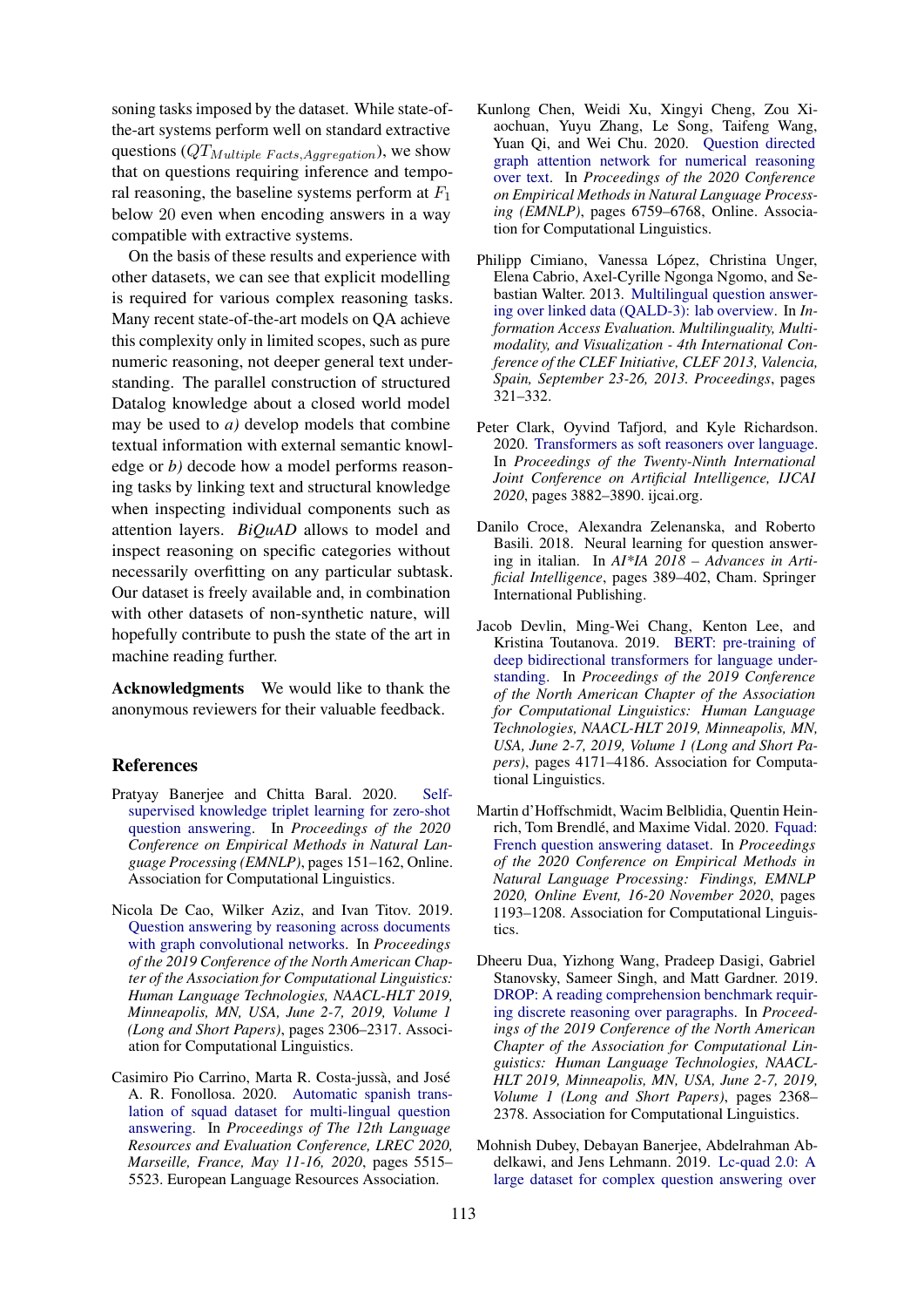[wikidata and dbpedia.](https://doi.org/10.1007/978-3-030-30796-7_5) In *The Semantic Web - ISWC 2019 - 18th International Semantic Web Conference, Auckland, New Zealand, October 26-30, 2019, Proceedings, Part II*, volume 11779 of *Lecture Notes in Computer Science*, pages 69–78. Springer.

- <span id="page-9-3"></span>Ivan Habernal, Henning Wachsmuth, Iryna Gurevych, and Benno Stein. 2018. [SemEval-2018 task 12: The](https://doi.org/10.18653/v1/S18-1121) [argument reasoning comprehension task.](https://doi.org/10.18653/v1/S18-1121) In *Proceedings of The 12th International Workshop on Semantic Evaluation*, pages 763–772, New Orleans, Louisiana. Association for Computational Linguistics.
- <span id="page-9-8"></span>Mandar Joshi, Eunsol Choi, Daniel S. Weld, and Luke Zettlemoyer. 2017. [Triviaqa: A large scale distantly](https://doi.org/10.18653/v1/P17-1147) [supervised challenge dataset for reading comprehen](https://doi.org/10.18653/v1/P17-1147)[sion.](https://doi.org/10.18653/v1/P17-1147) In *Proceedings of the 55th Annual Meeting of the Association for Computational Linguistics, ACL 2017, Vancouver, Canada, July 30 - August 4, Volume 1: Long Papers*, pages 1601–1611. Association for Computational Linguistics.
- <span id="page-9-12"></span>Tushar Khot, Peter Clark, Michal Guerquin, Peter Jansen, and Ashish Sabharwal. 2020. [QASC: A](https://aaai.org/ojs/index.php/AAAI/article/view/6319) [dataset for question answering via sentence com](https://aaai.org/ojs/index.php/AAAI/article/view/6319)[position.](https://aaai.org/ojs/index.php/AAAI/article/view/6319) In *The Thirty-Fourth AAAI Conference on Artificial Intelligence, AAAI 2020, The Thirty-Second Innovative Applications of Artificial Intelligence Conference, IAAI 2020, The Tenth AAAI Symposium on Educational Advances in Artificial Intelligence, EAAI 2020, New York, NY, USA, February 7-12, 2020*, pages 8082–8090. AAAI Press.
- <span id="page-9-9"></span>Guokun Lai, Qizhe Xie, Hanxiao Liu, Yiming Yang, and Eduard H. Hovy. 2017. [RACE: large-scale](https://doi.org/10.18653/v1/d17-1082) [reading comprehension dataset from examinations.](https://doi.org/10.18653/v1/d17-1082) In *Proceedings of the 2017 Conference on Empirical Methods in Natural Language Processing, EMNLP 2017, Copenhagen, Denmark, September 9- 11, 2017*, pages 785–794. Association for Computational Linguistics.
- <span id="page-9-14"></span>Andre Lamurias, Diana Sousa, and Francisco M. Couto. 2020. [Generating biomedical question answering](https://doi.org/10.1109/ACCESS.2020.3020868) [corpora from q&a forums.](https://doi.org/10.1109/ACCESS.2020.3020868) *IEEE Access*, 8:161042– 161051.
- <span id="page-9-1"></span>Zhenzhong Lan, Mingda Chen, Sebastian Goodman, Kevin Gimpel, Piyush Sharma, and Radu Soricut. 2020. [ALBERT: A lite BERT for self-supervised](https://openreview.net/forum?id=H1eA7AEtvS) [learning of language representations.](https://openreview.net/forum?id=H1eA7AEtvS) In *8th International Conference on Learning Representations, ICLR 2020, Addis Ababa, Ethiopia, April 26-30, 2020*. OpenReview.net.
- <span id="page-9-10"></span>Todor Mihaylov, Peter Clark, Tushar Khot, and Ashish Sabharwal. 2018. [Can a suit of armor conduct elec](https://doi.org/10.18653/v1/d18-1260)[tricity? A new dataset for open book question an](https://doi.org/10.18653/v1/d18-1260)[swering.](https://doi.org/10.18653/v1/d18-1260) In *Proceedings of the 2018 Conference on Empirical Methods in Natural Language Processing, Brussels, Belgium, October 31 - November 4, 2018*, pages 2381–2391. Association for Computational Linguistics.
- <span id="page-9-11"></span>Saeedeh Momtazi and Dietrich Klakow. 2015. [Bridging the vocabulary gap between questions](https://doi.org/10.1016/j.ipm.2015.04.005) [and answer sentences.](https://doi.org/10.1016/j.ipm.2015.04.005) *Inf. Process. Manage.*, 51(5):595–615.
- <span id="page-9-7"></span>Hussein Mozannar, Elie Maamary, Karl El Hajal, and Hazem M. Hajj. 2019. [Neural arabic question an](https://doi.org/10.18653/v1/w19-4612)[swering.](https://doi.org/10.18653/v1/w19-4612) In *Proceedings of the Fourth Arabic Natural Language Processing Workshop, WANLP@ACL 2019, Florence, Italy, August 1, 2019*, pages 108– 118. Association for Computational Linguistics.
- <span id="page-9-13"></span>Anastasios Nentidis, Anastasia Krithara, Konstantinos Bougiatiotis, Georgios Paliouras, and Ioannis Kakadiaris. 2018. [Results of the sixth edition](https://doi.org/10.18653/v1/W18-5301) [of the BioASQ challenge.](https://doi.org/10.18653/v1/W18-5301) In *Proceedings of the 6th BioASQ Workshop A challenge on large-scale biomedical semantic indexing and question answering*, pages 1–10, Brussels, Belgium. Association for Computational Linguistics.
- <span id="page-9-4"></span>Timothy Niven and Hung-Yu Kao. 2019. [Probing neu](https://doi.org/10.18653/v1/P19-1459)[ral network comprehension of natural language ar](https://doi.org/10.18653/v1/P19-1459)[guments.](https://doi.org/10.18653/v1/P19-1459) In *Proceedings of the 57th Annual Meeting of the Association for Computational Linguistics*, pages 4658–4664, Florence, Italy. Association for Computational Linguistics.
- <span id="page-9-0"></span>Pranav Rajpurkar, Robin Jia, and Percy Liang. 2018. [Know what you don't know: Unanswerable ques](https://doi.org/10.18653/v1/P18-2124)[tions for squad.](https://doi.org/10.18653/v1/P18-2124) In *Proceedings of the 56th Annual Meeting of the Association for Computational Linguistics, ACL 2018, Melbourne, Australia, July 15- 20, 2018, Volume 2: Short Papers*, pages 784–789. Association for Computational Linguistics.
- <span id="page-9-5"></span>Pranav Rajpurkar, Jian Zhang, Konstantin Lopyrev, and Percy Liang. 2016. [Squad: 100, 000+ questions for](https://doi.org/10.18653/v1/d16-1264) [machine comprehension of text.](https://doi.org/10.18653/v1/d16-1264) In *Proceedings of the 2016 Conference on Empirical Methods in Natural Language Processing, EMNLP 2016, Austin, Texas, USA, November 1-4, 2016*, pages 2383–2392. The Association for Computational Linguistics.
- <span id="page-9-15"></span>C. J. van Rijsbergen. 1979. *Information Retrieval*. Butterworth.
- <span id="page-9-2"></span>Ian Tenney, Dipanjan Das, and Ellie Pavlick. 2019. [BERT rediscovers the classical NLP pipeline.](https://doi.org/10.18653/v1/p19-1452) In *Proceedings of the 57th Conference of the Association for Computational Linguistics, ACL 2019, Florence, Italy, July 28- August 2, 2019, Volume 1: Long Papers*, pages 4593–4601. Association for Computational Linguistics.
- <span id="page-9-6"></span>Adam Trischler, Tong Wang, Xingdi Yuan, Justin Harris, Alessandro Sordoni, Philip Bachman, and<br>Kaheer Suleman. 2017. Newsqa: A machine Kaheer Suleman. 2017. [comprehension dataset.](https://doi.org/10.18653/v1/w17-2623) In *Proceedings of the 2nd Workshop on Representation Learning for NLP, Rep4NLP@ACL 2017, Vancouver, Canada, August 3, 2017*, pages 191–200. Association for Computational Linguistics.